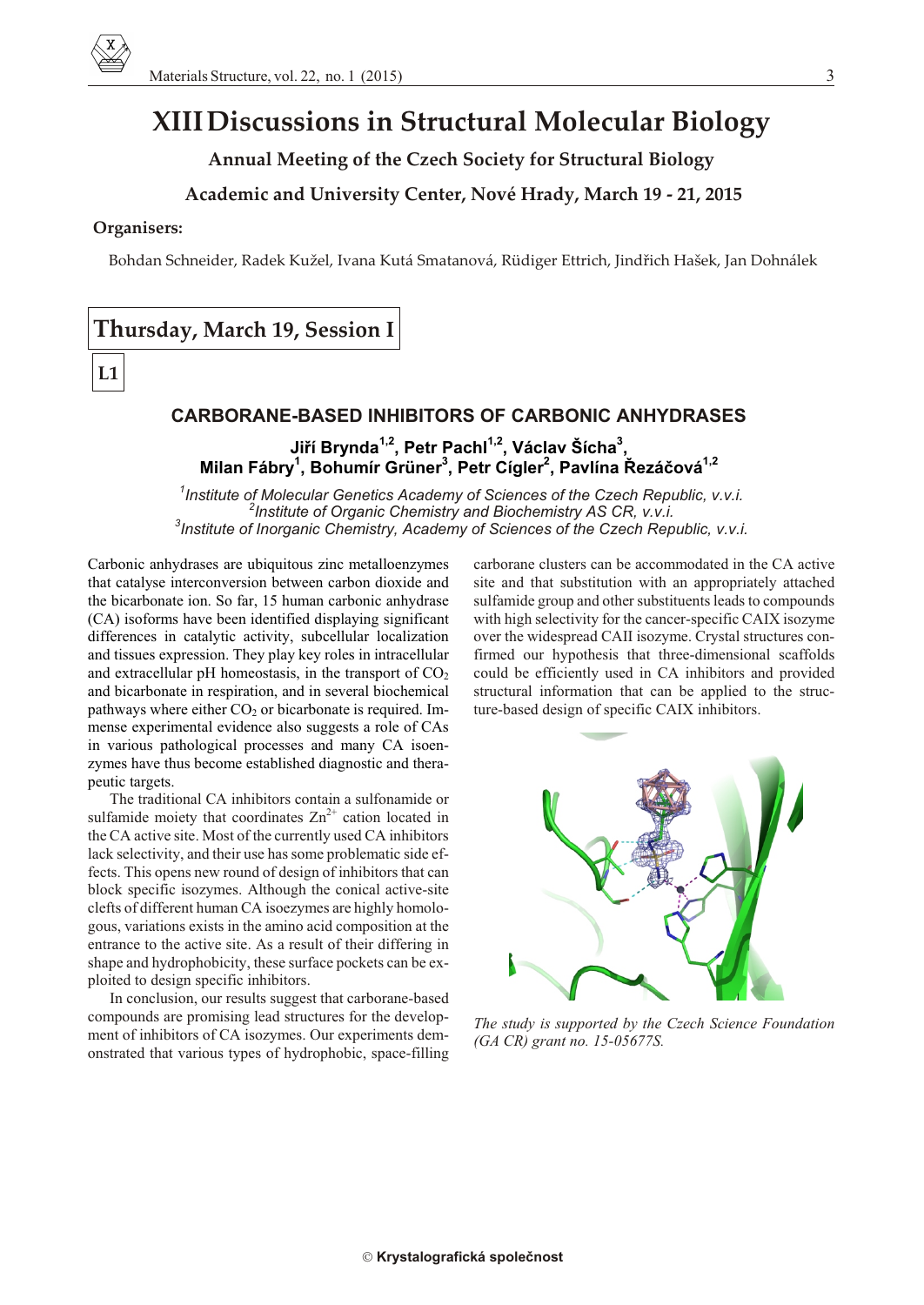$L2$ 

## STRUCTURAL BASIS FOR HYPERACTIVITY OF CN-II MUTANTS

# A. Hnízda<sup>1</sup>, J. Škerlová<sup>1</sup>, M. Šinalová<sup>1</sup>, P. Pachl<sup>1</sup>, P. Man<sup>2</sup>, P. Novák<sup>2</sup>, M. Fábry<sup>3</sup>, P. Řezáčová<sup>1,3</sup>, V. Veverka<sup>1</sup>

<sup>1</sup>Institute of Organic Chemistry and Biochemistry, ASCR, v.v.i., Prague, Czech Republic Institute of Microbiology, ASCR, v.v.i., Prague, Czech Republic <sup>3</sup>Institute of Molecular Genetics, ASCR, v.v.i., Prague, Czech Republic hnizda@uochb.cas

The recent studies demonstrated that 20% of relapsed acute lymphoblastic leukemia are associated with mutations in NT5C2 encoding cytosolic purine 5'-nucleotidase (cN-II). The identified point mutations lead to a biosynthesis of hyperactive enzyme that inactivates drugs used for chemotherapy.

The aim of this project was detailed biochemical and structural characterization of representative hyperactive cN-II mutants. In this study, we analyzed the most common mutant R367Q. Kinetic analysis of nucleotidase reaction with inosine monophosphate as a substrate showed that the  $K_M$  value of the R367Q is significantly decreased in the absence of physiological activator of the enzyme - ATP, i.e. the K<sub>M</sub> value was determined to be  $5.82 \pm 1.69$  mM compared to  $K_M$  of 33.55  $\pm$  9.14 mM for the wild-type cN-II. On the contrary, kinetic parameters of the R367Q mutant and wild-type enzyme were not different in the presence of ATP. The analysis of enzyme kinetics indicates that the mutant possessed abolished allosteric regulation being constitutively active.

Biophysical analysis showed that the R367Q cN-II as well as wild-type protein assembled properly into tetramer and thermal stability of the proteins was virtually identical exhibited melting temperature about 55 °C. Subtle changes in conformational properties were been also revealed by circular dichroism spectroscopy and tryptophan-based fluorimetry. The X-ray crystallography together with mass spectrometric studies demonstrated that the overall shape of the wild-type and mutant protein is indistingushable. Nevertheless the integration of the protein crystal structure with mass spectrometric data showed that all of the regions with altered topology are located at the oligomeric interface of the cN-II. Interestingly, the location of the perturbed regions is consistent with the distribution of other identified mutations causing the enzyme hyperactivity. It suggests that oligomeric interface of cN-II might be an important site for pharmacological intervention of relapsed ALL.

 $L3$ 

# THE UNIQUE MECHANICS OF BACTERIAL REPRESSOR DeoR: **A STRUCTURAL STUDY**

# Jana Škerlová<sup>1,2</sup>, Milan Fábry<sup>2</sup>, Martin Hubálek<sup>1</sup>, Zbyszek Otwinowski<sup>3</sup> and Pavlína Řezáčová<sup>1,2</sup>

<sup>1</sup>Institute of Organic Chemistry and Biochemistry, Academy of Sciences of the Czech Republic, Prague, **Czech Republic** <sup>2</sup>Institute of Molecular Genetics, Academy of Sciences of the Czech Republic, Prague, **Czech Republic** <sup>3</sup>UT Southwestern Medical Center, Dallas, TX, USA

Deoxyribonucleoside regulator (DeoR) from Bacillus *subtilis* downregulates the expression of enzymes involved in deoxyribonucleosides and deoxyribose catabolism. The DeoR repressor comprises a C-terminal effector-binding domain (C-DeoR) and an N-terminal DNA-binding domain. We present here the crystal structures of the free C-DeoR and of the covalent complex of C-DeoR with the effector molecule deoxyribose-5-phosphate (dR5P). This is the first case of a bacterial transcriptional regulator that binds its effector covalently via a Schiff base linkage to a lysine residue (Lys141). Mutational analysis confirmed the key role of Lys141 in effector binding and the formation of the Schiff base adducts in solution was confirmed by mass spectrometry. Structural analyses of the crystal structures of the free and effector-bound C-DeoR explained the function of DeoR as a molecular switch.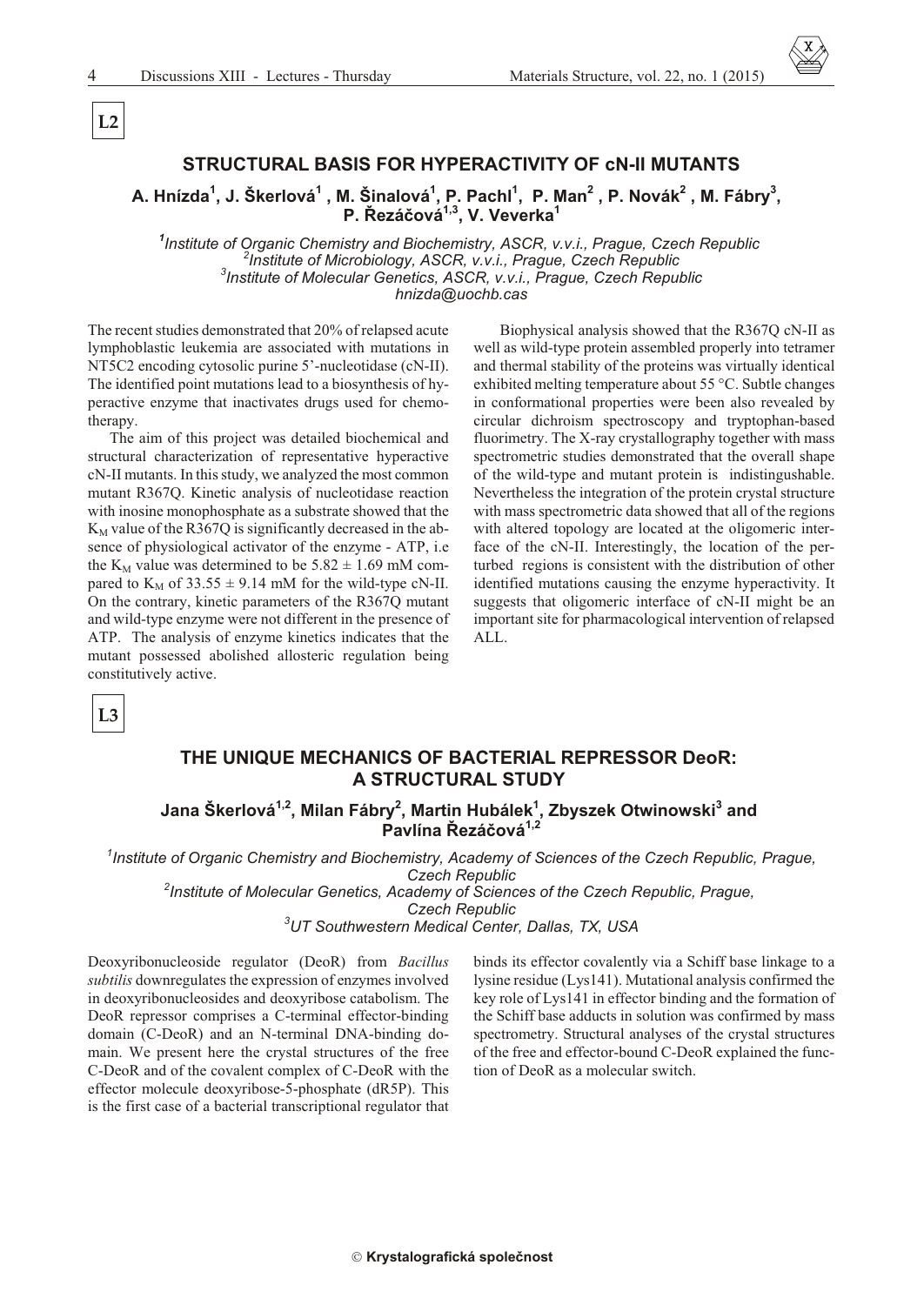$L4$ 

# THE CRYSTAL STRUCTURE OF THE PHOSPHATIDYLINOSITOL 4-KINASE II

Baumlova A<sup>1</sup>, Chalupska D<sup>1</sup>, Róźycki B<sup>2</sup>, Jovic M<sup>3</sup>, Wisniewski E<sup>3</sup>, Klima M<sup>1</sup>, Dubankova A<sup>1</sup>, Kloer DP<sup>4</sup>, Nencka R<sup>1</sup>, Balla T<sup>3</sup>, Boura E<sup>5</sup>

<sup>1</sup>Institute of Organic Chemistry and Biochemistry AS CR, Prague, Czech Republic <sup>2</sup>Institute of Physics Polish Academy of Sciences, Warsaw, Poland <sup>3</sup>Section on Molecular Signal Transduction, Program for Developmental Neuroscience, NICHD NIH, Bethesda, MD, USA

<sup>4</sup>Syngenta Jealott's Hill Internation Research Centre, Bracknell, UK <sup>5</sup>Institute of Organic Chemistry and Biochemistry AS CR, Prague, Czech Republic, boura@uochb.cas.cz

Phosphatidylinositol 4-kinase II (PI4K II) is one of the four mammalian lipid kinases that catalyses the conversion of phosphatidylinositol to phosphatidylinositol 4 phosphate, the major precursor of phosphoinositides. PI4K II is a constitutively active membrane bound protein and its catalytic activity is responsive to the membrane composition. It was shown that PI4K II has an important role in intracellular vesicular trafficking, inter-organelle trafficking and signal transduction. Furthermore, PI4K II is indispensable for neuronal survival and regulation of tumor growth. Due to an emerging role of PI4K II in several diseases and in maintaining the phosphoinositide homeostasis in the cell there has been a strong interest in its structural determination. In addition, there are currently no isoform-specific inhibitors of PI4K available to modulate their overlapping enzymatic activity and thereby enable the proper isoform-specific characterisation in different cell compartments. Therefore, here we present the structural domain composition of PI4K II with ATP in the active site. The crystal structure revealed conserved N- and C-terminal lobes with ATP binding site located at their interface and the unique hydrophobic pocket of the C-lobe with second bound ATP. We further used the MD simulation and site-directed mutagenesis to analyze structural features determining substrate specificity and membrane binding mode.

This study was supported by the MarieCurie FP7-PEOPLE-2012-CIG (project number: 333916).

 $L5$ 

# INSIGHTS INTO THE STRUCTURE OF THE HUMAN RyR2 N-TERMINAL REGION AND ITS MUTATIONS RESPONSIBLE FOR CARDIAC ARRHYTHMIAS

# Vladena Bauerová-Hlinková<sup>1</sup>', Ľubomír Borko<sup>1</sup>, Eva Hostinová<sup>1</sup>, Juraj Gašperík<sup>1</sup>, Konrad Beck<sup>3</sup>, F. Anthony Lai<sup>4</sup>, Alexandra Zahradníková<sup>1,2</sup> and Jozef Ševčík<sup>1</sup>

 $^1$ Department of Biochemistry and Structural Biology, Institute of Molecular Biology, Slovak Academy of Sciences, Dúbravská cesta 21, 845 51 Bratislava, Slovakia

<sup>2</sup>Department of Muscle Cell Research, Institute of Molecular Physiology and Genetics, Slovak Academy of Sciences, Vlárska 5, 833 34 Bratislava, Slovakia,

 ${}^{3}$ Cardiff University School of Dentistry, Heath Park, Cardiff CF14 4XY, UK, 4Department of Cardiology, Wales Heart Research Institute, Cardiff University School of Medicine, Cardiff CF14 4XN, UK

The human ryanodine receptor 2 (hRyR2), the largest ion channel so far known, mediates calcium release from the sarcoplasmic reticulum into the cytoplasm of cardiac myocytes. It is a transmembrane protein composed of four identical subunits (each of approximately 5000 amino acids), each of which contains 14 domains [1]. hRyR2 is predominantly expressed in heart tissue and is a principal component of cardiac excitation-contraction coupling, which enables regular heart contraction. Several mutations in the gene of this protein are associated with severe cardiac arrhythmias (catecholaminergic polymorphic ventricular tachycardia, CPVT1 and arrhytmogenic right ventricular dysplasia, ARVD2), often causing human death. Here we present a detailed analysis of the N-terminal part of hRyR2 using a 2.38 Å crystal structure (residues 1–606), encompassing 33 mutations which have been linked to these diseases [2]. This part consists of three do-

mains (INS, MIR, RIH) which are held together by a unique interaction network, in which a key role is played by the central helix (the helix preceding the RIH domain). Interestingly, a chloride binding site, reported to be crucial for the stability of the N-terminal region of mouse RyR2 [3], was not observed. The tertiary structure of this fragment also allows us to better understand the physical mechanisms by which several mutations within hRyR2 cause CPVT1 and ARVD2. Finally, we used this structure to help locate the positon of the N-terminal region within the whole ryanodine receptor using previously published electron microscopy data [4].

Bauerová-Hlinková, V., B. J., Hostinova, E., Gasperík, J.,  $\mathbf{1}$ Beck, K., Borko, L., Faltinova, A., Zahradníková, A. & Sevcik, J. (2011). Bioinformatics - Trends and Methodologies, edited by M. A. Mahdavi, pp. 325-352. Rijeka: InTech.